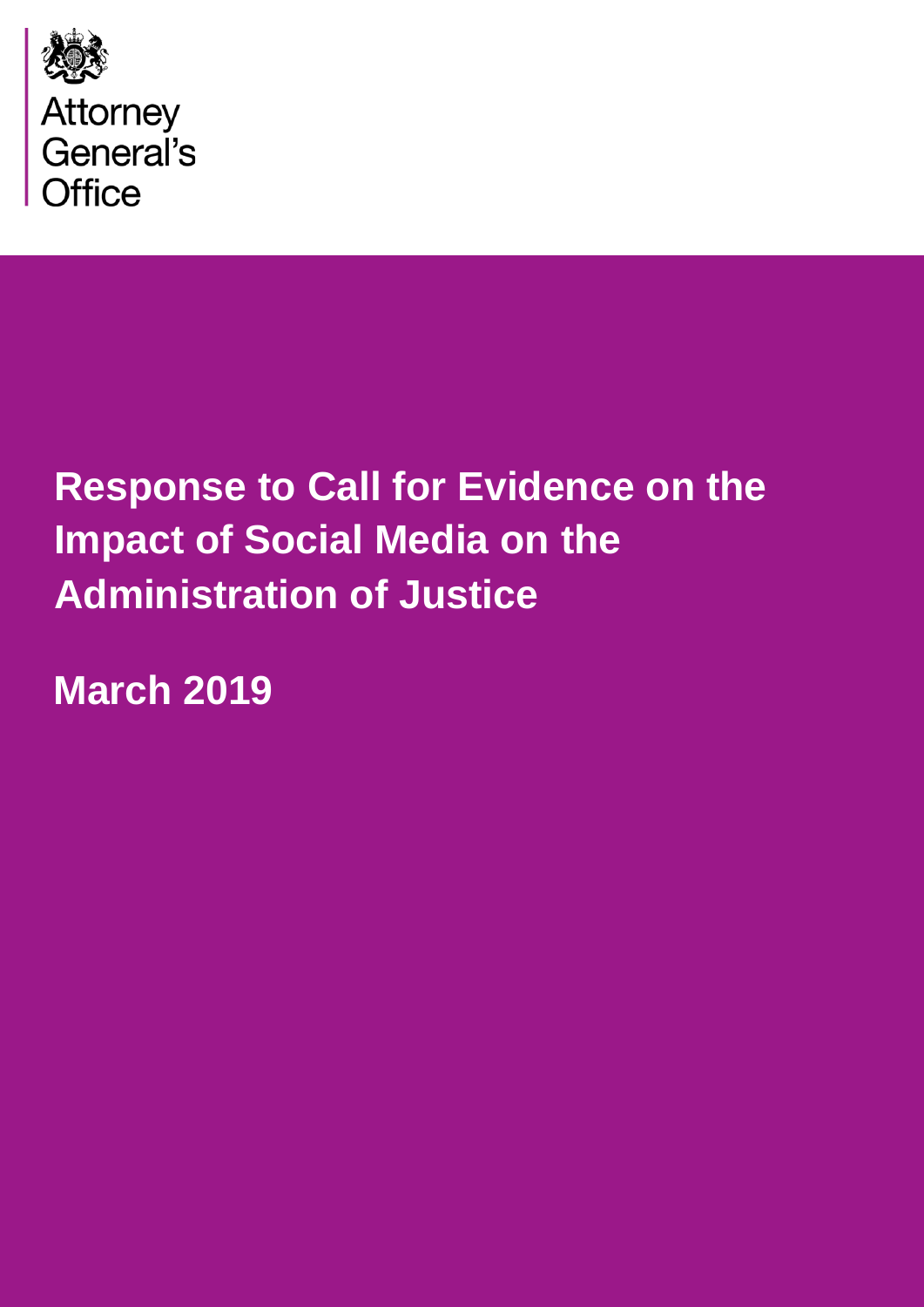

## **Contents**

| Part 1:                                                                                   |
|-------------------------------------------------------------------------------------------|
|                                                                                           |
|                                                                                           |
| Part 2:                                                                                   |
|                                                                                           |
| Breaches on social media relating to reporting restrictions, anonymity or other statutory |
|                                                                                           |
| Information that reveals the identity of a person who benefits from anonymity  6          |
|                                                                                           |
|                                                                                           |
|                                                                                           |
|                                                                                           |
|                                                                                           |
|                                                                                           |
|                                                                                           |
|                                                                                           |
|                                                                                           |
| Response 3: New arrangements with Facebook, Google and Twitter on contempt 12             |
|                                                                                           |
|                                                                                           |
|                                                                                           |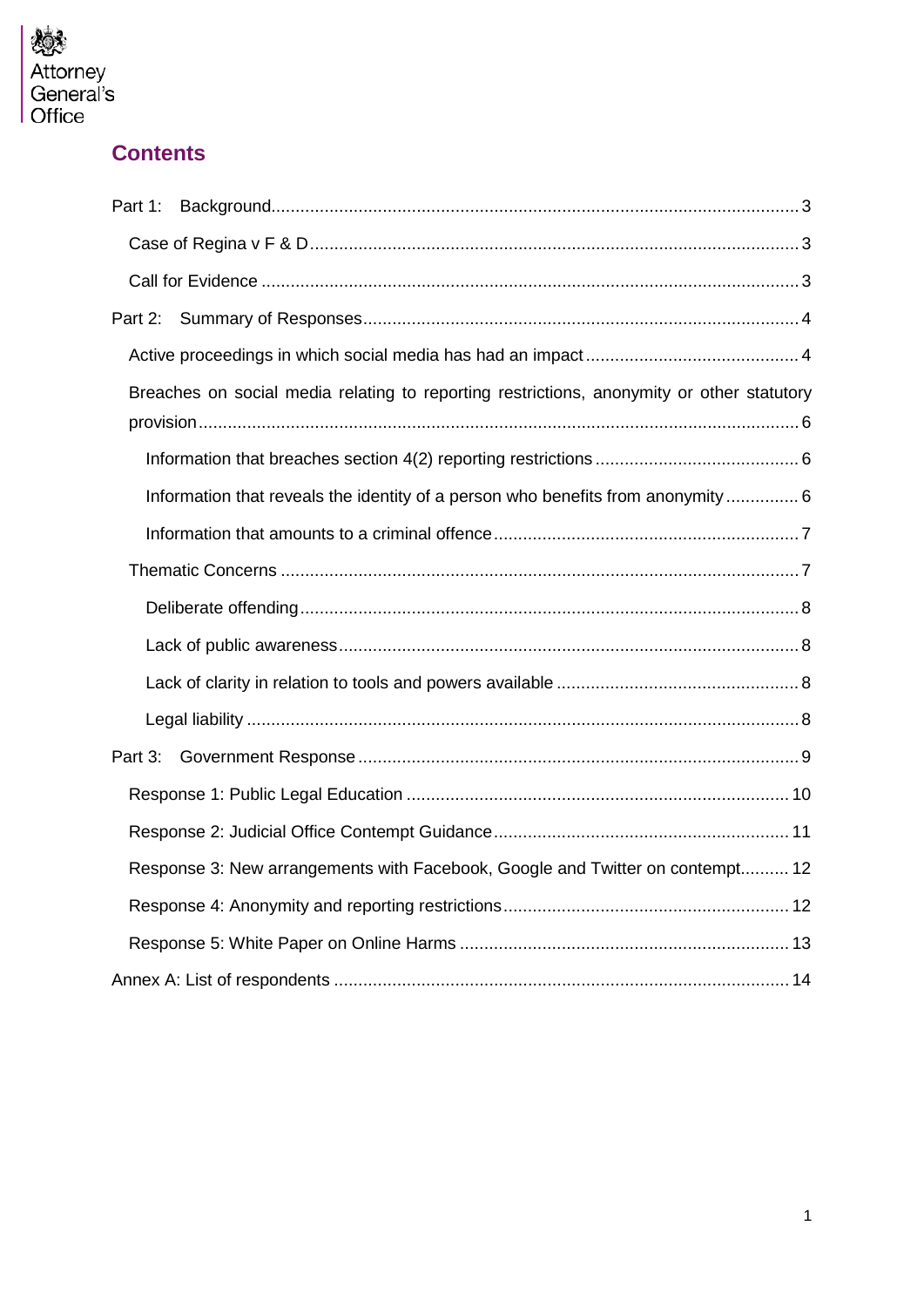## Executive Summary

In July 2015, Mr Justice Globe discharged the jury and ordered a retrial in the case of Regina v F & D. This was due to a number of comments posted on social media, which Mr Justice Globe felt formed a serious threat to the trial. This was unprecedented, and as a result, the Attorney General at the time decided to issue a Call for Evidence to gather information on the impact that social media has on the criminal justice system.

The number of responses received to the Call for Evidence was relatively low. Responses were varied, but most agreed that this was a manageable problem, although one which has shown some growth. The following particular themes can be drawn out:

- Social media posts which are prejudicial or which identify those subject to anonymity orders are not uncommon, and there is an added risk that this material could be seen by jurors;
- Many social media users may be unaware of reporting restrictions and of what would constitute a breach of an anonymity order or contempt of court;
- The judiciary generally have the tools to mitigate the effects of adverse social media posts, however these tools can delay the trial process;
- The case of Regina y F & D was unusual and is not representative of a broader or serious threat to the administration of justice.

Responses to the issues raised include:

- **The Attorney General's Office will promote the safe use of social media as part** of a public legal education campaign, which will include a GOV.UK webpage;
- **Work is underway to develop clear, accessible, and comprehensive guidance on** contempt led by the Judicial Office;
- The Attorney General's Office has agreed points of contact with social media companies so that relevant material can be flagged and, if necessary, removed;
- **The Attorney General's Office will work with cross-government partners to** improve the enforcement of the law on anonymity online;
- The cross-government Online Harms White Paper will tackle wider online harms, which will include harms occurring on social media platforms.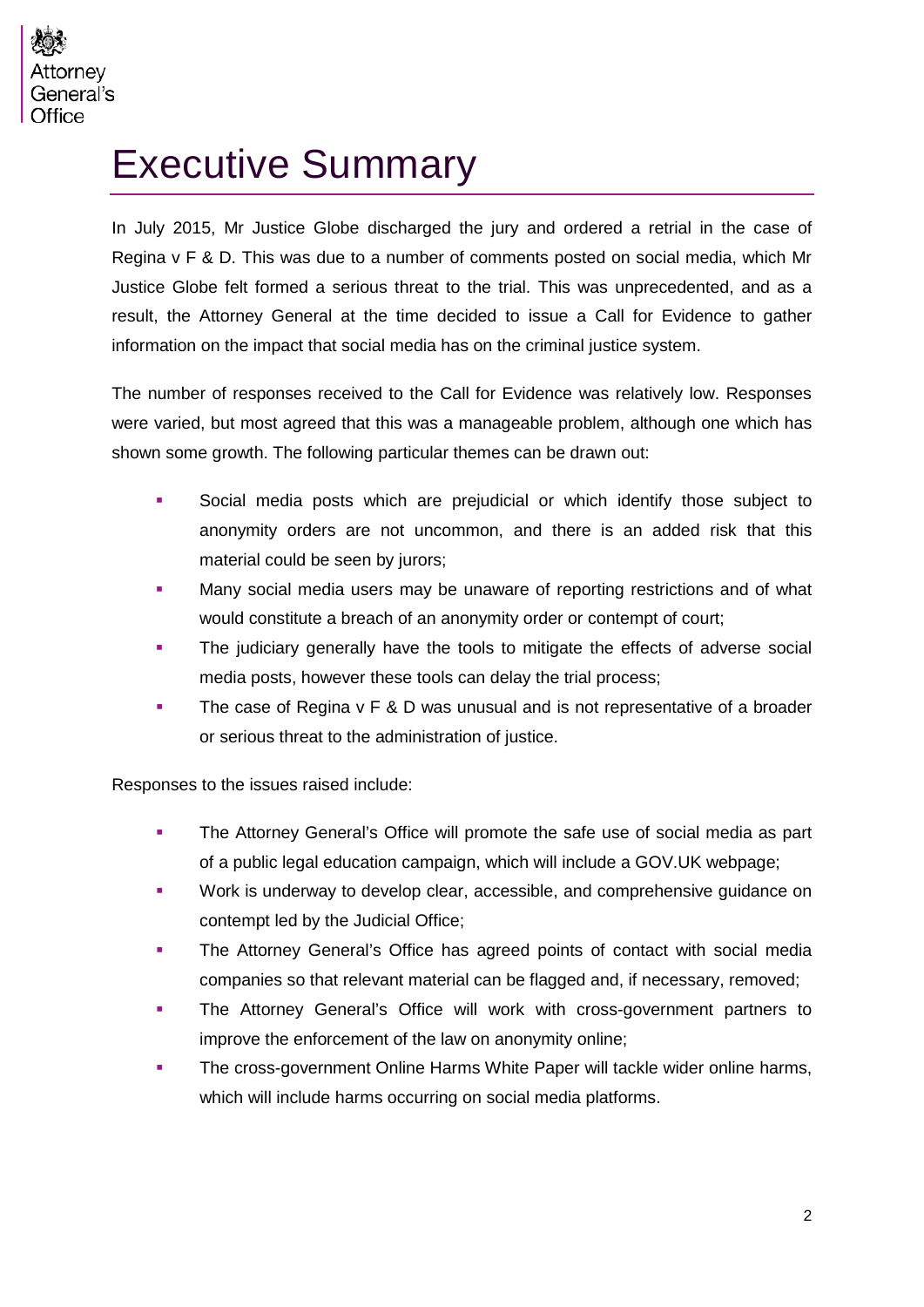

#### <span id="page-3-0"></span>**Part 1: Background**

#### <span id="page-3-1"></span>**Case of Regina v F & D**

- 1.1 In July 2015, two teenage girls were on trial for murder. Local and national newspapers reported the trial. Those articles amounted to fair, accurate and reasonable reporting. However, some newspapers shared links to their reports on social media platforms. Numerous adverse comments were posted beneath those articles, including threats to the teenage girls and attacks on the court process.
- 1.2 As a result of comments posted on Facebook the trial judge, Mr Justice Globe, discharged the jury and ordered a retrial at a different venue several months later. A reporting restriction was also imposed to protect the integrity of the retrial. Made under [section 4\(2\) of the Contempt of Court Act 1981](https://www.legislation.gov.uk/ukpga/1981/49/section/4) ("the 1981 Act"), it prohibited the media from further reporting on the case until the conclusion of the retrial.
- 1.3 The media appealed against the imposition of this reporting restriction. At the hearing in February 2016, the Court of Appeal decided it was not necessary and instead substituted an order under [section 45\(4\) of the Senior Courts Act 1981,](http://www.legislation.gov.uk/ukpga/1981/54/section/45) which imposed the following conditions:
	- Media organisations were not to place any report of the criminal proceedings on their respective Facebook profiles; and
	- **The media were to disable the ability for users to post comments on their** respective online articles.

#### <span id="page-3-2"></span>**Call for Evidence**

- 1.4 As a result of the case of R v F & D, the Attorney General at the time decided to issue a Call for Evidence to look at the impact of social media on the criminal justice system, with a focus on the areas of active proceedings and breaches of reporting restrictions and anonymity orders.
- 1.5 The Call for Evidence was launched on 15 September 2017 and was open for a 12 week period, closing on 8 December. Overall, 24 responses were received. The largest proportion was from members of the judiciary. Responses were also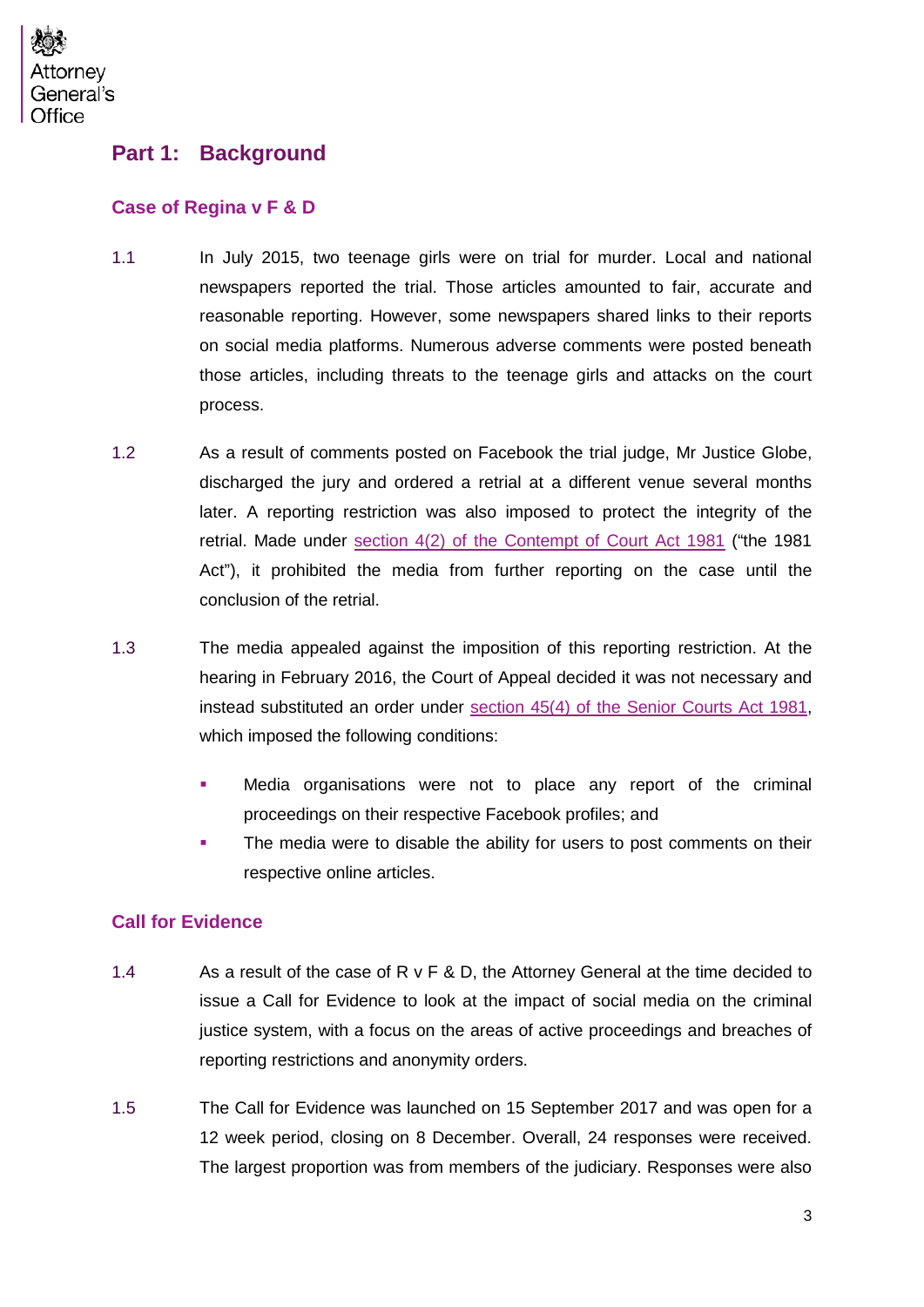

received from media and other representative bodies, practitioners, academics and some members of the public. Responses were not received from any social media companies. However, discussions with Facebook and Twitter were held after the 12 week period concluded, which have informed this response.

#### <span id="page-4-0"></span>**Part 2: Summary of Responses**

#### <span id="page-4-1"></span>**Active proceedings in which social media has had an impact**

- 2.1 The Call for Evidence asked about any potential adverse impacts of social media on criminal investigations or proceedings, the steps taken to address the impact and whether the issue was addressed successfully.
- 2.2 Responses on behalf of traditional media organisations reasoned that the R v F & D case was an unusual and exceptionally high profile case, rather than illustrative of a wider problem. Other respondents, including the CPS and members of the judiciary, identified a small number of further cases in which prejudicial comments were posted on social media beneath links to fair and accurate newspaper reports about ongoing trials. Whilst these posts are unwelcome and capable of impacting on trials, the responses suggested that the trial judges had the tools to manage the posts without discharging the jury or imposing stringent reporting restrictions. This included asking the editors of the relevant newspapers to remove the newspaper story from social media, thereby removing comments posted beneath the article, or giving clear directions to the jury to avoid and disregard social media commentary. These steps mitigated the risk of prejudice posed by the posts, but could cause an unnecessary delay and additional drain on resources.
- 2.3 Some responses described cases in which social media users posted prejudicial comments separate from newspaper stories. Examples involved cases in which people close to the case set up memorial Facebook groups that shared information that could potentially create risk of prejudice. A limited number of responses described social media users sharing information about the defendants' ethnic or religious backgrounds, attacks on the trial process, and commentary about previous convictions or the alleged criminality. There were also some suggestions of misinformation being shared. Another response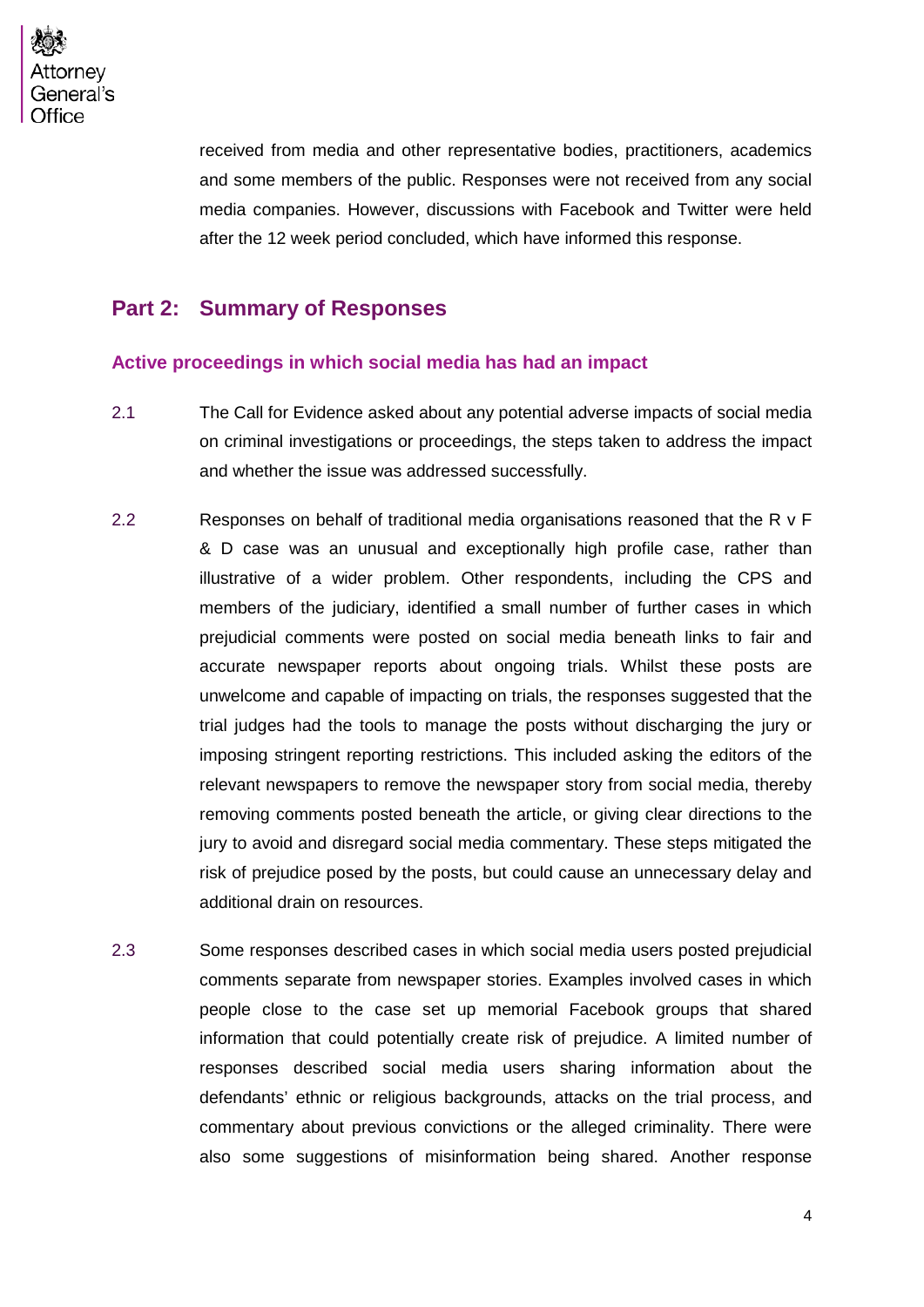described a case in which high profile social media users shared potentially prejudicial information to a large audience. Finally, another response described a user sharing an image and video of court proceedings on social media, accompanied by abusive commentary.

- 2.4 In some cases, either the judge or the police spoke to the people responsible for the posts and reminded them of the risks that the posts created and asked that the posts were removed, which was done. In other cases, the trial judge either instituted contempt proceedings against the offender or referred the matter to this office with a request that the matter be reviewed and contempt proceedings instituted. Again, whilst the existing tools mitigated the risk of serious prejudice, they could still cause delay. Moreover, some responses suggested that some practitioners were concerned about the complexities of contempt proceedings.
- 2.5 In addition to receiving specific examples of trials being impacted by evidence of social media, the Call for Evidence also received a report from Professor Cheryl Thomas on her 10 year research project into the jury system. This provided empirical evidence on the level of impact that social media can have on juries. It identified a number of issues that often caused confusion for jurors and concluded that better methods needed to be introduced to inform jurors of the rules on juror conduct, including those relating to social media. As a result, a revised juror notice, *"Your Legal Responsibilities as a Juror"*, was introduced and is now used in all Crown Court centres. The notice has been approved by the senior judiciary and reinforces, rather than replaces, the judge's oral directions to the jury on their legal responsibilities.
- 2.6 The evidence from the pilot introduction of the new juror notice suggested that jurors' understanding of their legal responsibilities increased substantially in every category as a result. In particular, analysis from the pilot suggested that the new juror notice achieved almost 100% understanding by jurors, including in relation to prohibitions on use of social media, researching the defendant, and discussing the case with family and friends. This suggests that whilst posts on social media can cause considerable problems at many levels, it may now be less likely than first thought that jurors would actually see the posts.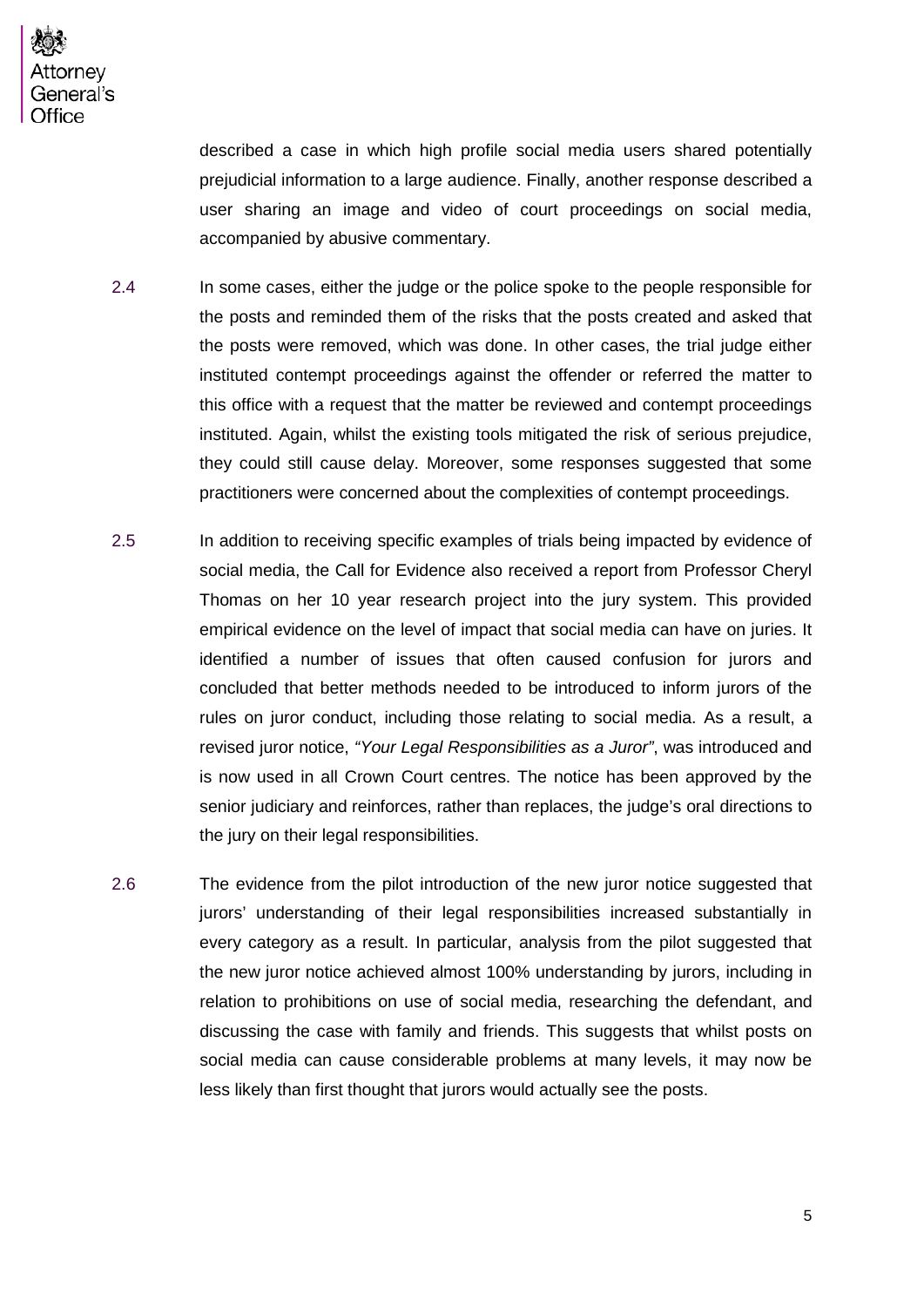

## <span id="page-6-0"></span>**Breaches on social media relating to reporting restrictions, anonymity or other statutory provision**

- 2.7 The Call for Evidence asked about social media being used to share information that breached reporting restrictions, anonymity or similar restrictions. The responses identified three broad types of information being shared:
	- **Information that breached reporting restrictions imposed by judges through** the use of a section 4(2) order;
	- Information about people who benefited from anonymity as a result of statutory provisions, including by court order;
	- Information about the trial that should not be shared because it potentially amounted to contempt or a criminal offence.

#### <span id="page-6-1"></span>*Information that breaches section 4(2) reporting restrictions*

- 2.8 Responses noted that section 4(2) orders can be used to limit the information that can be published in certain scenarios. There was limited evidence, mainly from members of the judiciary, that reporting restrictions were breached on social media, especially in high profile cases; although responses also indicated that this may be increasing.
- 2.9 Responses on behalf of media organisations expressed the view that reporting restrictions limit the amount of legitimate information that can be shared by traditional media organisations, with concern expressed about the overuse of section 4(2) orders and similar restrictions. Their concern was that this could prevent legitimate reporting of a trial.

#### <span id="page-6-2"></span>*Information that reveals the identity of a person who benefits from anonymity*

2.10 A number of respondents referred to instances in which victims or others involved in criminal proceedings who benefited from anonymity were named or where sufficient information was shared that they could potentially be identified. Anecdotal examples included breaches of anonymity afforded to victims of sexual offences and juvenile defendants. In a number of instances, the respondent had referred the matters at the time to the Attorney General's Office as a potential contempt or to the police for consideration of criminal charges. Limited responses also raised concerns about search engines, with particular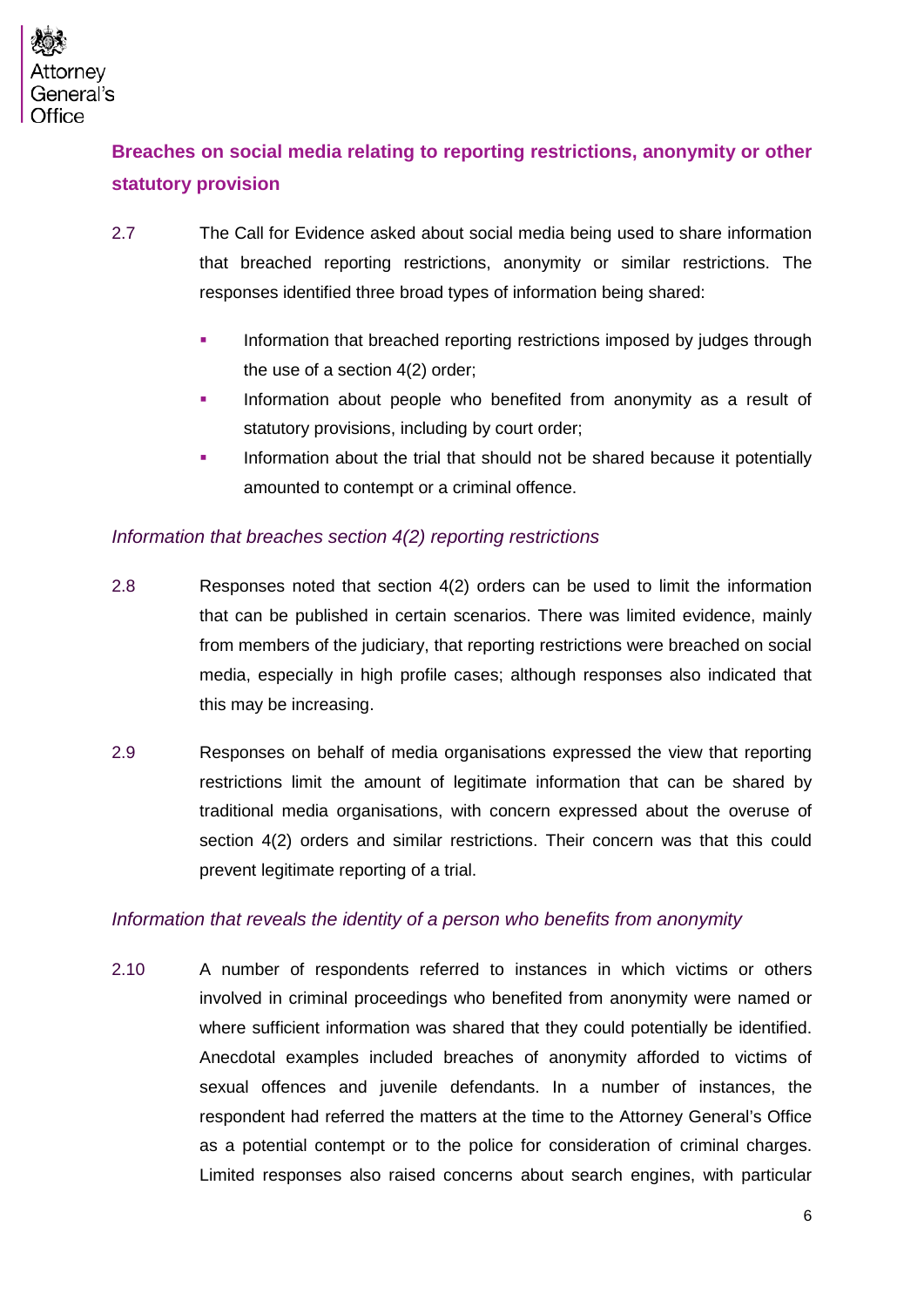

concerns raised about the "related search" tool. The Standing Committee on Youth Justice noted that search engines do not remove information relating to a party once they benefit from anonymity. As a result, searching for information on the case can result in the protected information being accessible. They also raised a wider point around the law on pre-charge anonymity and the fact that children and young people are entitled to anonymity only at the point of charge, meaning there was potential for a name to become known after arrest but before the law on anonymity applied.

#### <span id="page-7-0"></span>*Information that amounts to a criminal offence*

2.11 There was some evidence to suggest that social media was used to commit other criminal offences. The CPS provided evidence of a defendant posting information about his trial on social media, resulting in an investigation for perverting the course of public justice. Other respondents referred to cases in which photographs or recordings were taken in court, contrary to section 41 of the Criminal Justice Act 1925. Those photographs or videos were then shared on social media. The Criminal Cases Review Commission also provided evidence of social media being used in this way, reporting a case that they investigated in which jury deliberations were shared on Twitter, contrary to section 20D of the Juries Act 1974.

#### <span id="page-7-1"></span>**Thematic Concerns**

- 2.12 The Call for Evidence also invited representations on thematic concerns relating to social media and its impact on the administration of justice, with a particular focus on whether there had been an increase in the level of risk posed by social media over the preceding five years. Views on this were mixed, with some concluding that the impact has not increased and others concluding that the proliferation of social media **had** caused an increase in the consumption of online news and increased the amount of information that was being shared without editorial review or scrutiny.
- 2.13 In addition to these general observations, a number of thematic concerns emerged.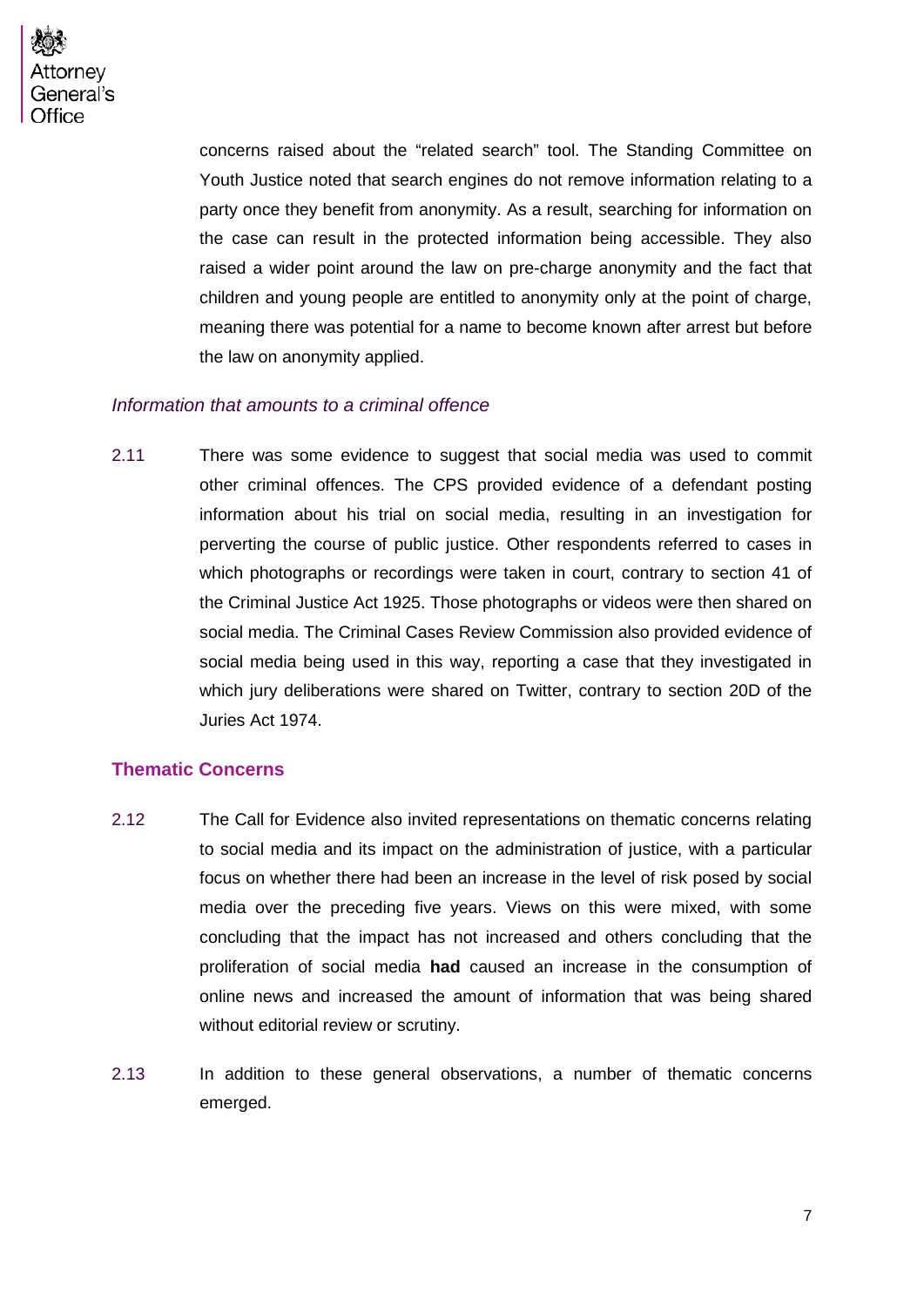

#### <span id="page-8-0"></span>*Deliberate offending*

2.14 In a limited number of cases it was reported that social media users were aware of the restrictions or legal prohibitions and flouted them deliberately. Some respondents, including the CPS and the judiciary, provided examples in which defendants and interested parties shared information in the full knowledge and intention of disrupting the trial process, which could amount to either a criminal offence or contempt of court, which can be managed by existing powers. Indeed, the evidence suggested that in many cases, the behaviour was investigated by the police and led to prosecutions.

#### <span id="page-8-1"></span>*Lack of public awareness*

- 2.15 A far greater number of the responses suggested that the information was shared because social media users were unaware of the law or restrictions. Several respondents raised concerns that users were ignorant of restrictions or unaware of the risks posed by sharing comments, particularly in relation to young people who are more active users of social media.
- 2.16 The CPS identified a series of common misapprehensions, such as people believing that they could name complainants in sex offences if the offender is acquitted. Where traditional media posted links to social media about live trials, this could serve as a rallying point for problematic commentary, compounded by a lack of awareness about the law.

#### <span id="page-8-2"></span>*Lack of clarity in relation to tools and powers available*

2.17 A number of responses were concerned about the complexities in relation to dealing with social media. There were particular concerns regarding contempt of court, with repeated requests for consolidated guidance for the judiciary and other practitioners.

#### <span id="page-8-3"></span>*Legal liability*

2.18 Several responses raised concerns about the legal liability for social media posts. In some trials, members of the media queried whether they could be required to remove comments made beneath their news articles on social media platforms or whether it was the companies or the social media users who were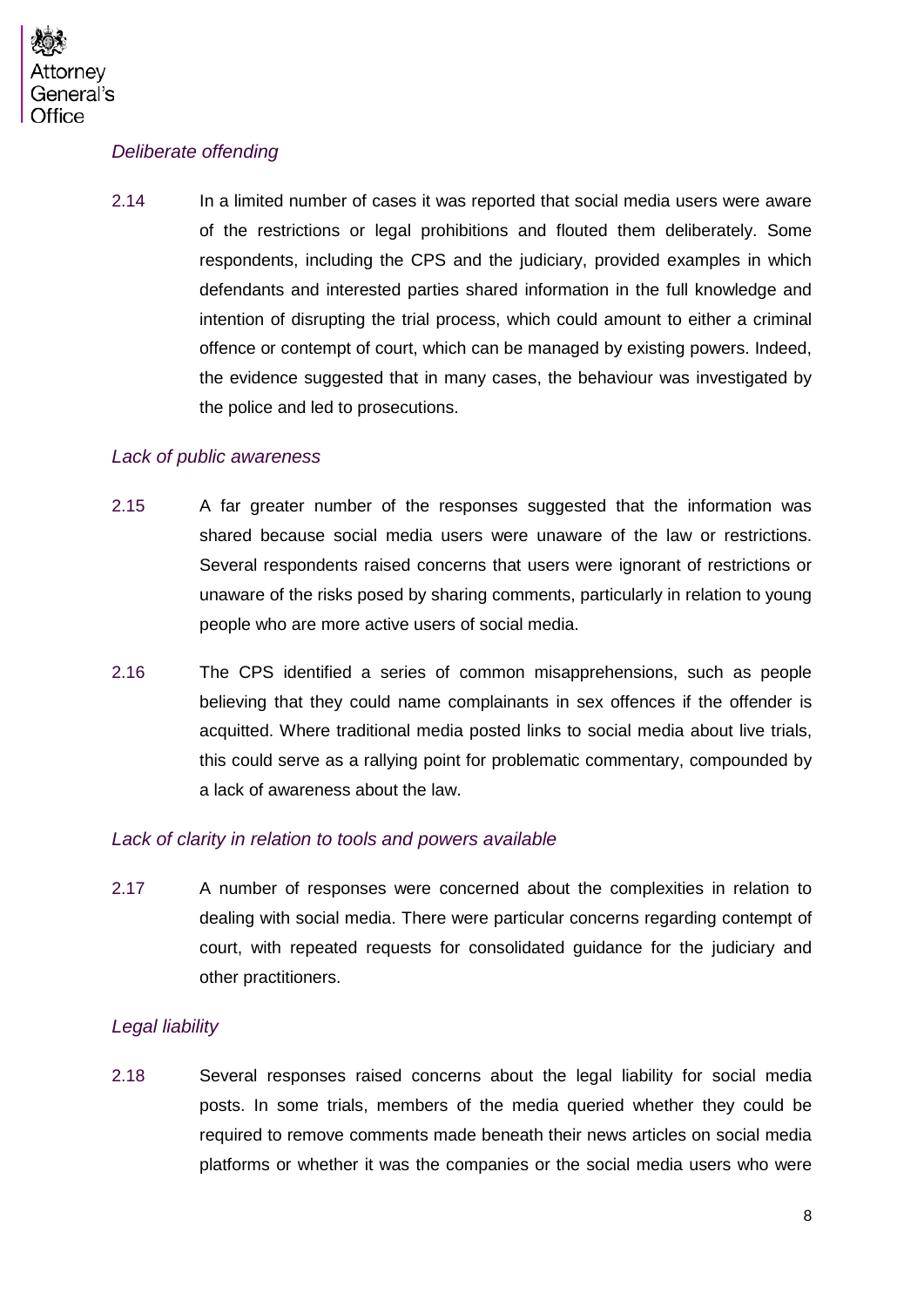

responsible for the post. This issue links to the wider debate about the responsibilities of both those who post on social media (both organisations and individual users) and the social media companies themselves. In particular, some respondents questioned whether legal liability should attach to social media companies or media organisations in cases where social media users' posts amounted to contempt or a criminal offence.

#### <span id="page-9-0"></span>**Part 3: Government Response**

- 3.1 The evidence received suggests that whilst there are new challenges with the use of social media, these challenges are not unmanageable. Indeed, the relatively low volume of responses suggests the scale of the problem is more limited in scope than the original  $R \vee F \& D$  case might have suggested.
- 3.2 The responses also suggest that existing tools are available that can be used to some extent to manage the problems that often arise. These include:
	- Requesting newspapers or social media users (if known) to remove posts from social media to prevent comments being posted beneath.
	- In the Crown Court, using section 45(4) of the Senior Courts Act 1981 to direct media organisations to remove articles from social media platforms.
	- Referring the matter to the Attorney General's Office as a potential contempt.
	- Dealing with the offending material as a contempt in the face of court.
	- Referring the matter to local police forces for investigation into potential criminal offences.
	- **In Itherally** Issuing strong and clear judicial directions to the jury that they should disregard any comments that they see on social media.
	- Issuing reporting restrictions under section 4(2) of the Contempt of Court Act 1981.
	- In extreme cases, discharging the jury and ordering a retrial. However, this appears to be a last resort.
	- Again, in extreme cases, referring the matter to the Criminal Cases Review Commission for further investigation into prejudicial material discovered after the end of a trial.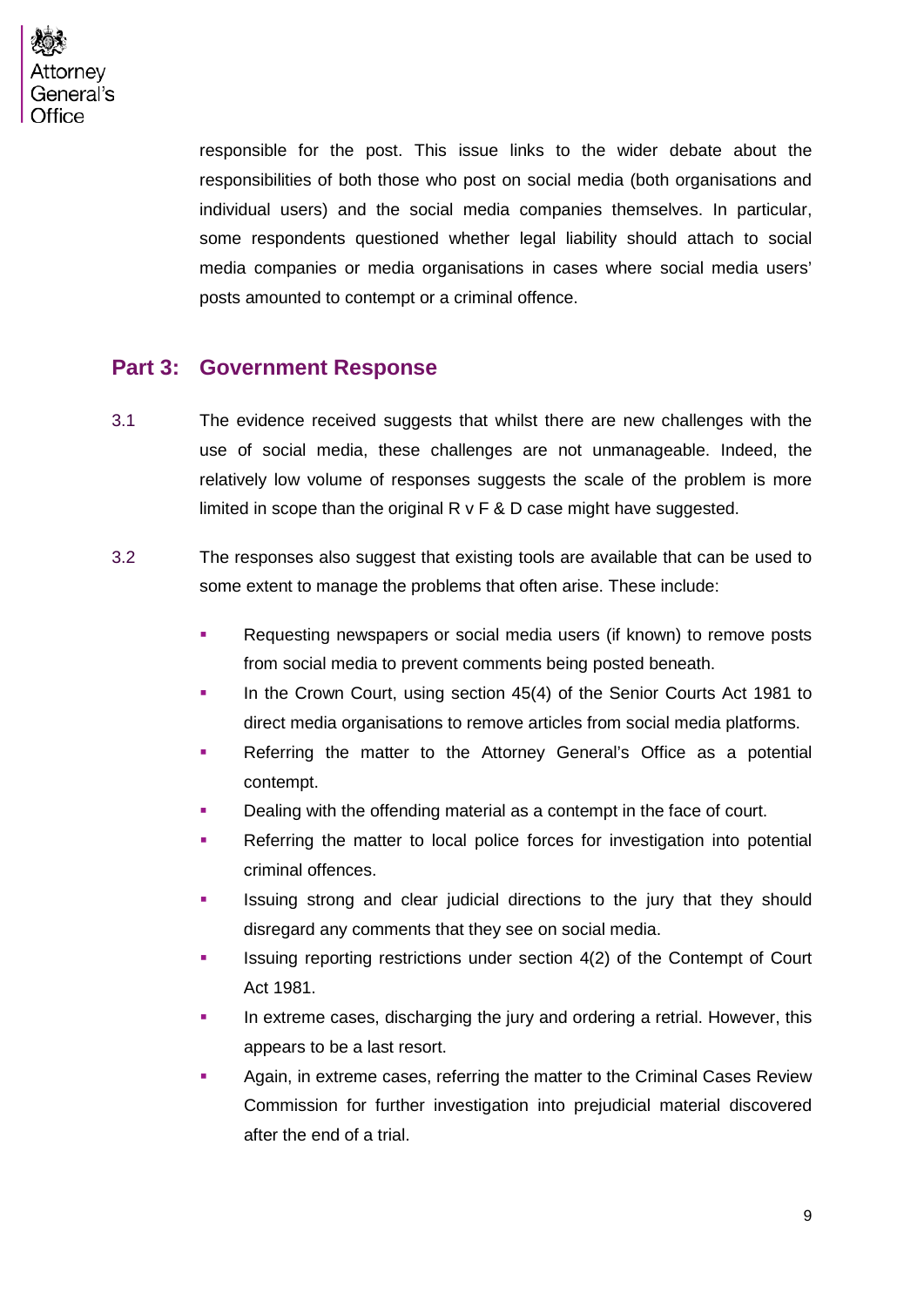

3.3 However, the Call for Evidence has helped develop the following further recommended steps in this area, alongside wider cross-government work on the broader issue of online harms.

#### <span id="page-10-0"></span>**Response 1: Public Legal Education**

- 3.4 As the evidence from Professor Cheryl Thomas demonstrated, timely and comprehensible legal education for jurors can reduce the risks of prejudice to the criminal justice system. It is likely that providing a similar level of legal education to social media users and those in the criminal justice system will also reduce the risks of social media impacting criminal trials. This is particularly important in light of evidence received which suggests that many social media users are not seeking to maliciously interfere with a trial, but simply do not appreciate the full consequences of their actions.
- 3.5 The Attorney General's Office Communications Team will work with relevant criminal justice partners to raise awareness of the risks and implications of using social media to undermine the administration of justice. Ongoing work has included the creation of a dedicated webpage to support public understanding of contempt of court, which you can access here: [www.gov.uk/contempt-of-court.](http://www.gov.uk/contempt-of-court)
- 3.6 The evidence suggested that the majority of those who post prejudicial material or breach anonymity using social media may not have given much thought about the potentially serious consequences of their actions. Public Legal Education can help people understand the rule of law and the importance of an effective legal justice system, as well as ensuring they understand the laws in this area. There needs to be a more widespread understanding about the appropriate use of social media to ensure that people 'think before they post'. Last year, the Solicitor General established a Public Legal Education Committee, which comprises of experts from across the field. The Solicitor General will work with the Committee to promote how to safely comment on the administration of justice online.
- 3.7 The Attorney General's Office also works closely with Young Citizens, an organisation which helps young people to learn about the law. Young Citizens works in primary and secondary schools, supporting students to become active, engaged and motivated citizens. Work is underway to embed lessons learned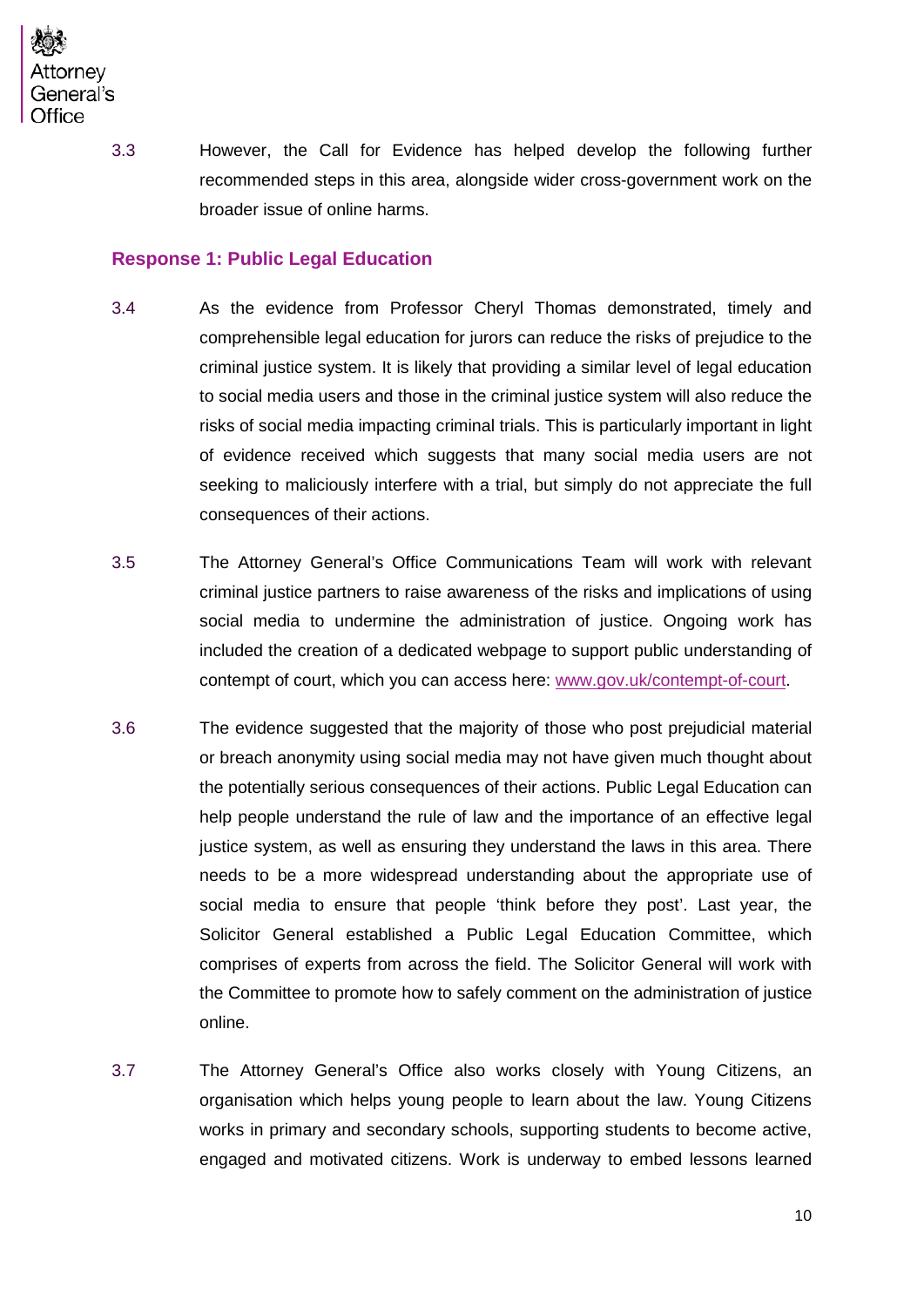from this Call for Evidence into the teachings that they provide to students across the country. This work will help the next generation learn how to safely talk about criminal trials online, without negatively impacting on the trial process or those involved in it.

#### <span id="page-11-0"></span>**Response 2: Judicial Office Contempt Guidance**

- 3.8 In addition to working on guidance for the public, work is underway to develop clear, accessible, and comprehensive guidance on contempt led by the Judicial Office, working with partners including the Attorney General's Office and others. The intention is to produce comprehensive, practical, and user-friendly guidance that can be used by judges, advocates, prosecutors and the public. It will lay out the mechanisms, procedures (by reference to the applicable rules) and sanctions for use when dealing with contempt of court in its various guises, both in person and online, in order that allegations of contempt can be dealt with quickly and appropriately by the most appropriate means. This guide will address the concerns that practitioners need greater assistance on, including dealing with issues arising from the use of social media. Better and more timely enforcement of contempt and criminal laws against offenders should also contribute to a reduction in the risks to the administration of justice by acting as a deterrent to others.
- 3.9 In addition, the Independent Press Standards Organisation is preparing guidance on court reporting, with the intention of publishing in 2019. The Attorney General's Office will assist in the preparation of this guidance, which is aimed at providing journalists and editors with clear and accessible guidance on reporting on cases involving reporting restrictions. This guidance will complement guidance on reporting on cases of sexual offences, published by the Independent Press Standards Organisation in 2018, That guidance explains the protections available for victims of sexual offences and helps journalists report on the topic sensitively and in line with the legal framework and Editors' Code of practice. The Attorney General's Office worked with the Independent Press Standards Organisation to ensure that guidance included a reminder to editors of their legal duty to take reasonable care when publishing information online in relation to active criminal proceedings, and to ensure those proceedings are not prejudiced.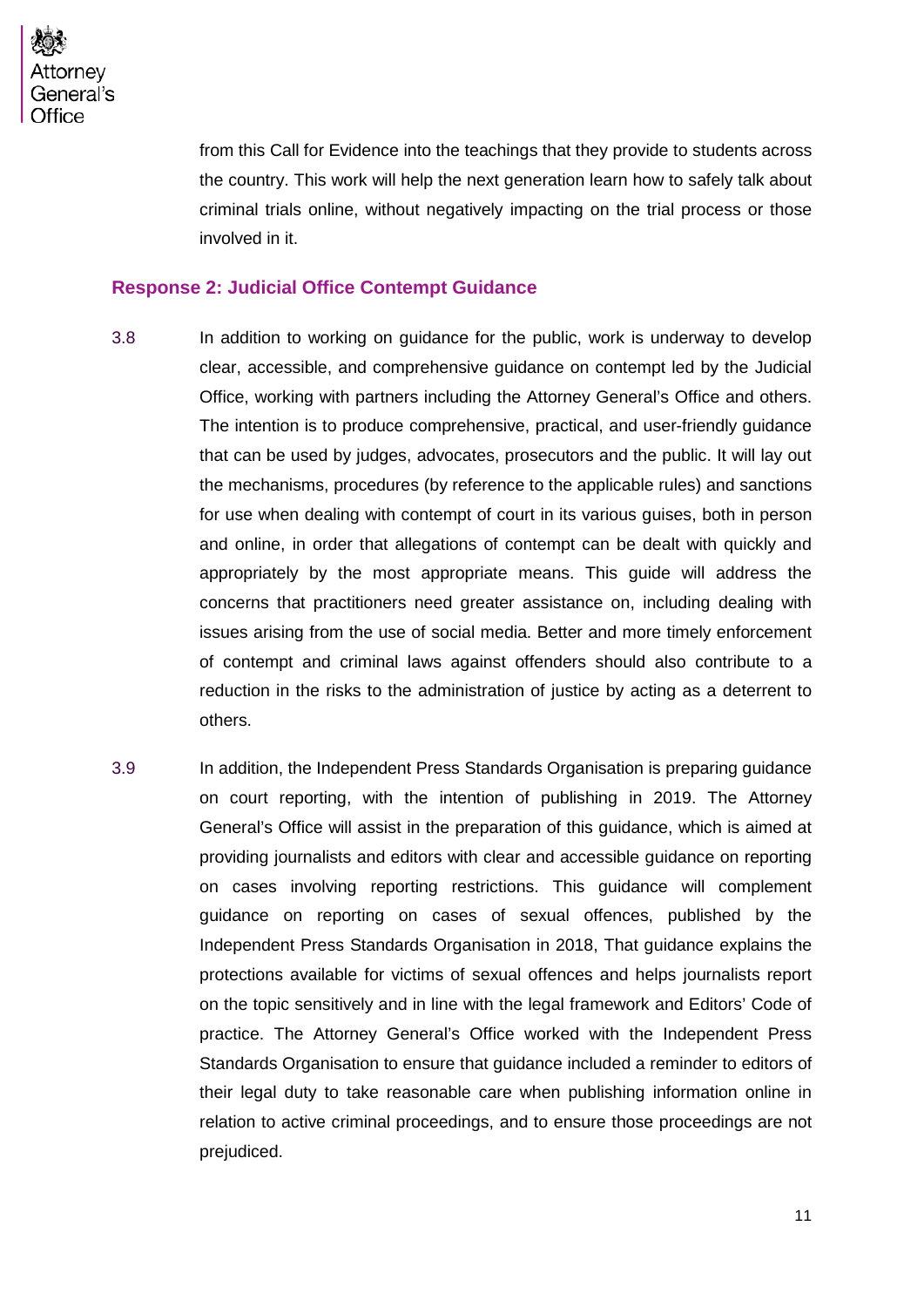

### <span id="page-12-0"></span>**Response 3: New arrangements with Facebook, Google and Twitter on contempt**

- 3.10 As a result of the issues raised in the Call for Evidence, the Attorney General's Office is working with Facebook, Google and Twitter to address contemptuous or otherwise unlawful social media posts. This includes working with the tools provided by those organisations to allow concerns to be raised regarding such posts. These tools will ensure that social media platforms are alerted to potentially unlawful or contemptuous posts and can review them quickly, thereby mitigating the risk to the administration of justice.
- 3.11 Whilst rare, in some situations the Google Autocomplete function has identified people who are subject to an anonymity order. For example, the name of a victim of a sexual offence may appear when the offender's name is typed into the search bar. Whilst this is not a common occurrence, Google has made improvements to their Autocomplete tool to help protect against inappropriate Autocompletes. Work in this area includes an improved and prominent feedback tool which is used to implement further improvements, and a commitment to act quickly when notified of inappropriate Autocompletes by the authorities.

#### <span id="page-12-1"></span>**Response 4: Anonymity and reporting restrictions**

- 3.12 To ensure that the tools and powers in this area are sufficient to tackle the issues raised, the police and Crown Prosecution Service will work with government to inform the development of the forthcoming Online Harms White Paper and other related measures.
- 3.13 One response raised the issue of the law on pre-charge naming of children and young people involved in a criminal investigation. Current legislation means that juveniles cannot be named post-charge when appearing in the youth court, however there is no legislative provision covering children and young people precharge. The press currently self-regulate in this area, and the College of Policing have updated the Authorised Professional Practice on the process and justification for release of names pre-charge. Section 44 of the Youth Justice and Criminal Evidence Act covers this pre-charge anonymity for children and young people, but it has not been brought into force. To understand whether the current arrangements are effective, we will work with the College for Policing, the Youth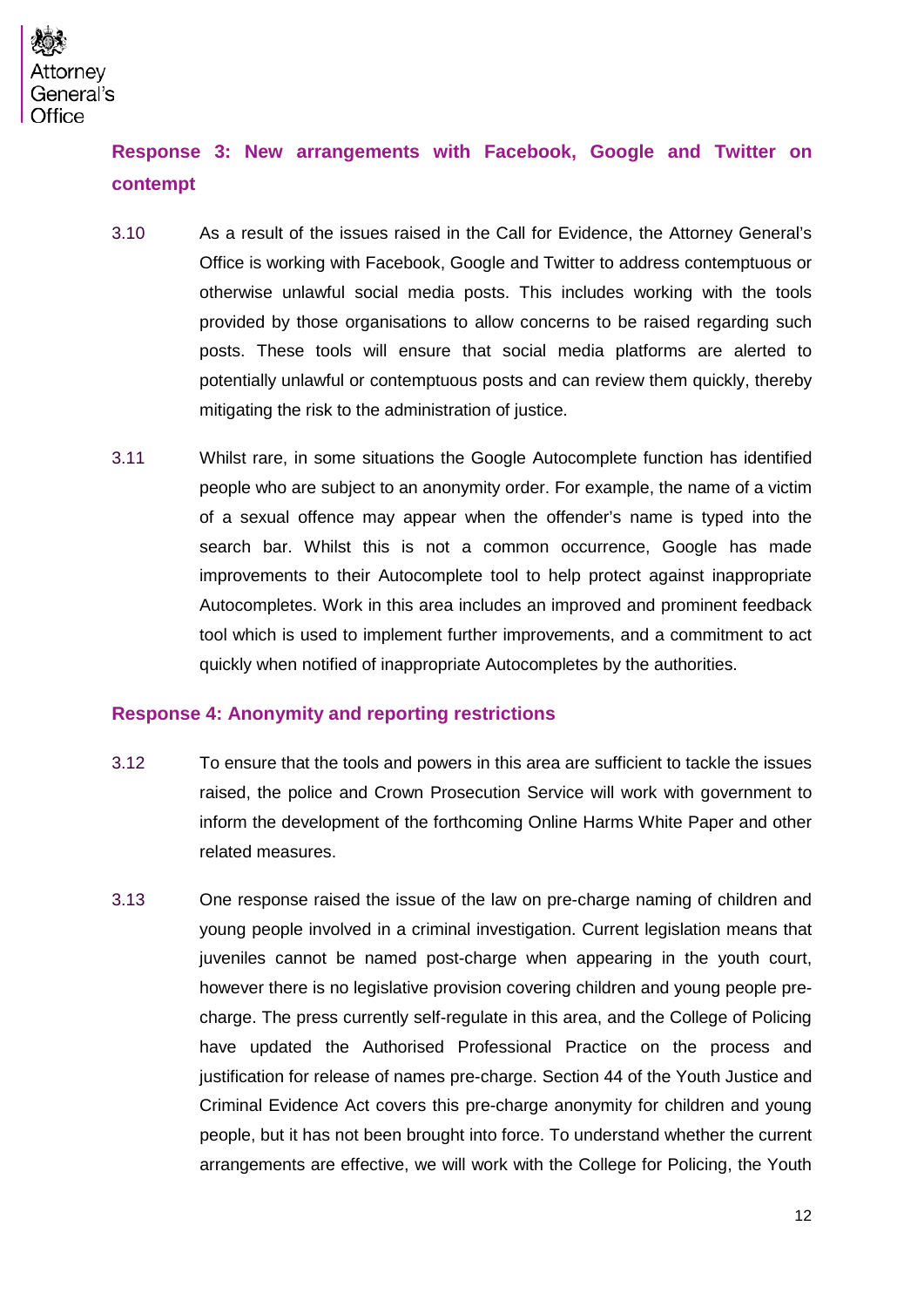

Justice Board and policy colleagues in the Department for Digital, Culture, Media and Sport. In terms of policing practice, HM Inspectorate of Constabulary and the Fire and Rescue Service were asked by the previous Home Secretary to carry out a short, targeted review of police adherence to College of Policing guidance on media relations, focussing in particular on pre-charge anonymity. The inspectorate is undertaking a scoping study this financial year, to consider where inspection activity might best be focused.

3.14 In the context of wider reforms to the courts and tribunals service, HM Courts and Tribunals Service will work closely with both traditional media organisations and online companies to look at how modern technology can be used to ensure information about reporting restrictions is more easily accessible.

#### <span id="page-13-0"></span>**Response 5: White Paper on Online Harms**

3.15 Beyond the relatively narrow scope of the Call for Evidence, the Government announced earlier this year that it will publish a White Paper on the wider issue of online harms. The White Paper will include, but may not be limited to, activity which takes place on social media, and the Attorney General's Office will explore how to use this as a vehicle to take forward relevant issues discussed above. Whilst the exact scope of the White Paper is still being decided, the measures included in it will reflect the need to protect trials from this harm where appropriate.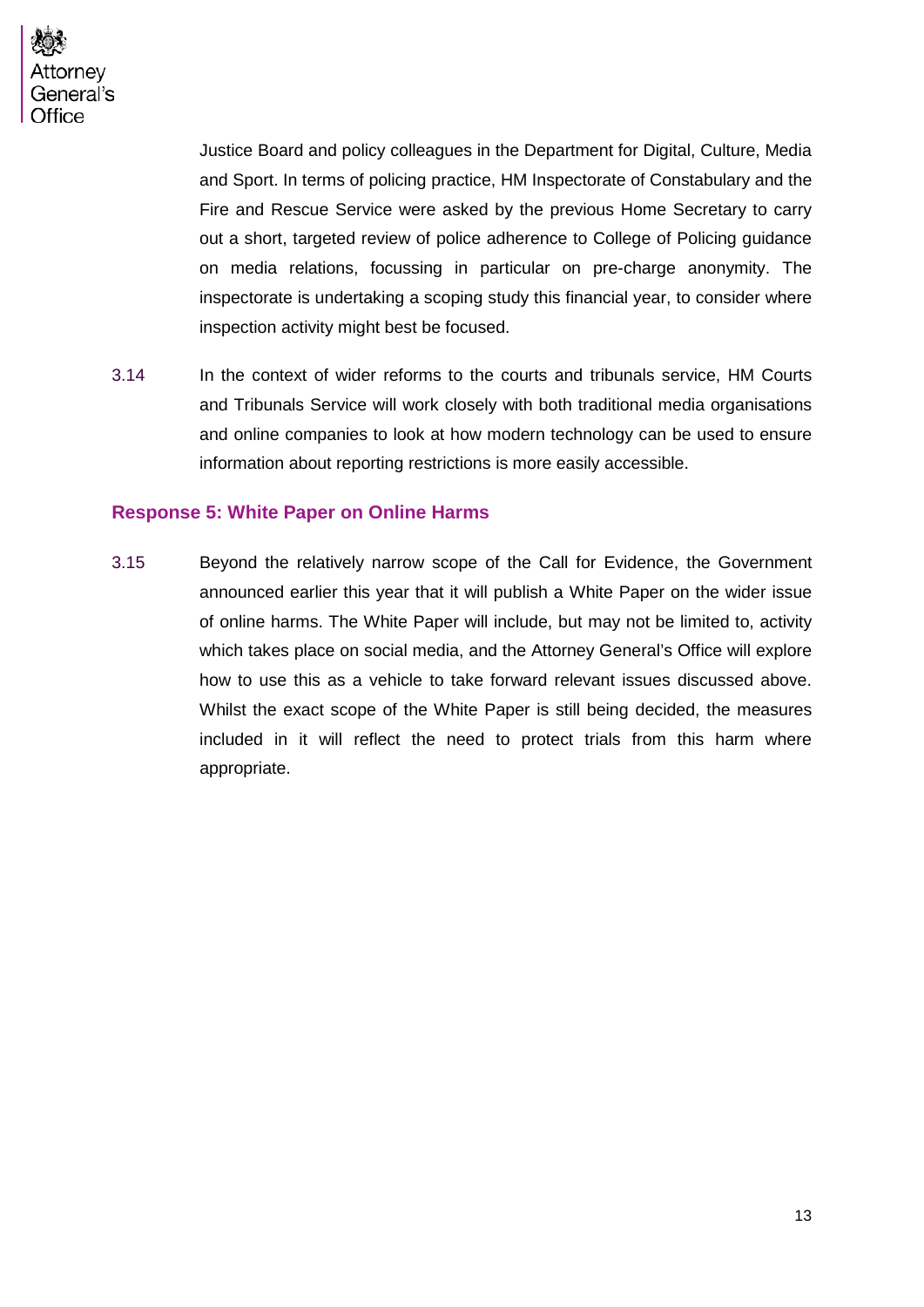

## <span id="page-14-0"></span>**Annex A: List of respondents**

| <b>Judiciary</b>                                                                      |
|---------------------------------------------------------------------------------------|
| Tom Crowther QC                                                                       |
| <b>HHJ John Burgess</b>                                                               |
| <b>HHJ Christopher Prince</b>                                                         |
| <b>HHJ Jonathan Rose</b>                                                              |
| President of the Queen's Bench Division (including collated responses from the below) |
| Sir Henry Globe                                                                       |
| <b>HHJ Graeme Smith</b>                                                               |
| <b>HHJ Martin Edmunds QC</b>                                                          |
| <b>HHJ Heather Norton</b>                                                             |
| Mr Justice Duncan Ouseley                                                             |
| Legal / justice sector                                                                |
| Professor Cheryl Thomas QC                                                            |
| <b>Birmingham Law Society</b>                                                         |
| <b>Magistrates Association</b>                                                        |
| <b>Crown Prosecution Service</b>                                                      |
| <b>Standing Committee for Youth Justice</b>                                           |
| <b>Criminal Cases Review Commission</b>                                               |
| <b>Media organisations</b>                                                            |
| Media Lawyers Association                                                             |
| <b>News Media Association</b>                                                         |
| <b>MP</b>                                                                             |
| Simon Hart                                                                            |